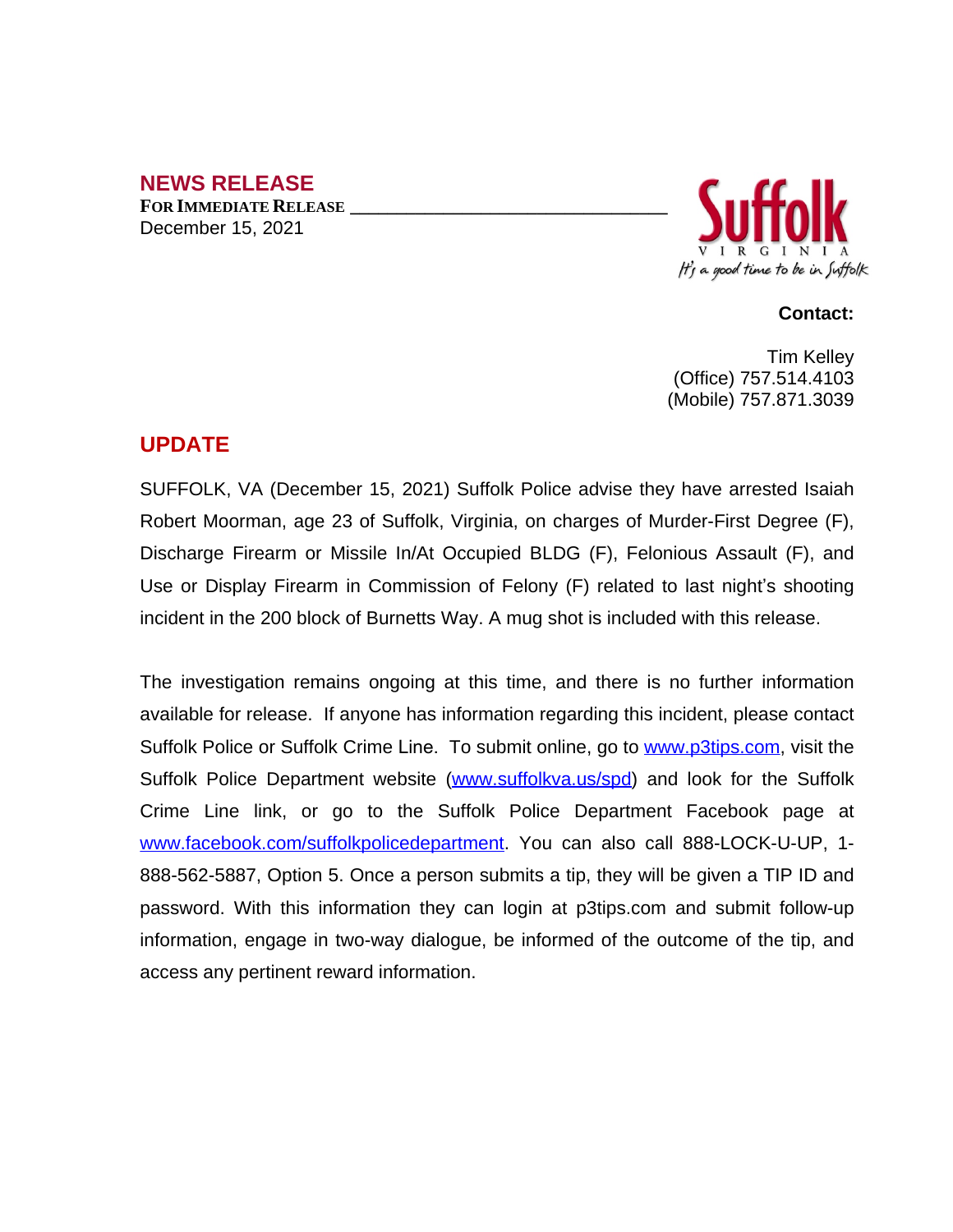#### **NEWS RELEASE FOR IMMEDIATE RELEASE \_\_\_\_\_\_\_\_\_\_\_\_\_\_\_\_\_\_\_\_\_\_\_\_\_\_\_\_\_\_** December 14, 2021



**Contact:** Acting Deputy Chief Mark Erie (Office) 757.514.7888 (Mobile) 757.617.9003 (Email) merie@suffolkva.us

# **UPDATE**

SUFFOLK, VA (December 14, 2021) The victim in tonight's shooting has been identified as Tre'von Antonyo Lewis of Suffolk age 22.

The roadway has reopened, however there will still be a large police presence in the neighborhood.

The investigation remains ongoing at this time, and there is no further information available for release. If anyone has information regarding this incident, please contact Suffolk Police or Suffolk Crime Line. To submit online, go to [www.p3tips.com](http://www.p3tips.com), visit the Suffolk Police Department website [\(www.suffolkva.us/spd\)](http://www.suffolkva.us/spd) and look for the Suffolk Crime Line link, or go to the Suffolk Police Department Facebook page at [www.facebook.com/suffolkpolicedepartment.](http://www.facebook.com/suffolkpolicedepartment) You can also call 888-LOCK-U-UP, 1-888-562-5887, Option 5. Once a person submits a tip, they will be given a TIP ID and password. With this information they can login at p3tips.com and submit follow-up information, engage in two-way dialogue, be informed of the outcome of the tip, and access any pertinent reward information.

### **SUFFOLK POLICE INVESTIGATE SHOOTING**

SUFFOLK, VA (December 14, 2021) The Suffolk Police are currently investigating a shooting incident in the 200 block of Burnetts Way. The Suffolk 911 Center received a call for service at 7:50 PM for a person being shot.

The victim is an adult male; 22 years of age who was pronounced deceased at the scene.